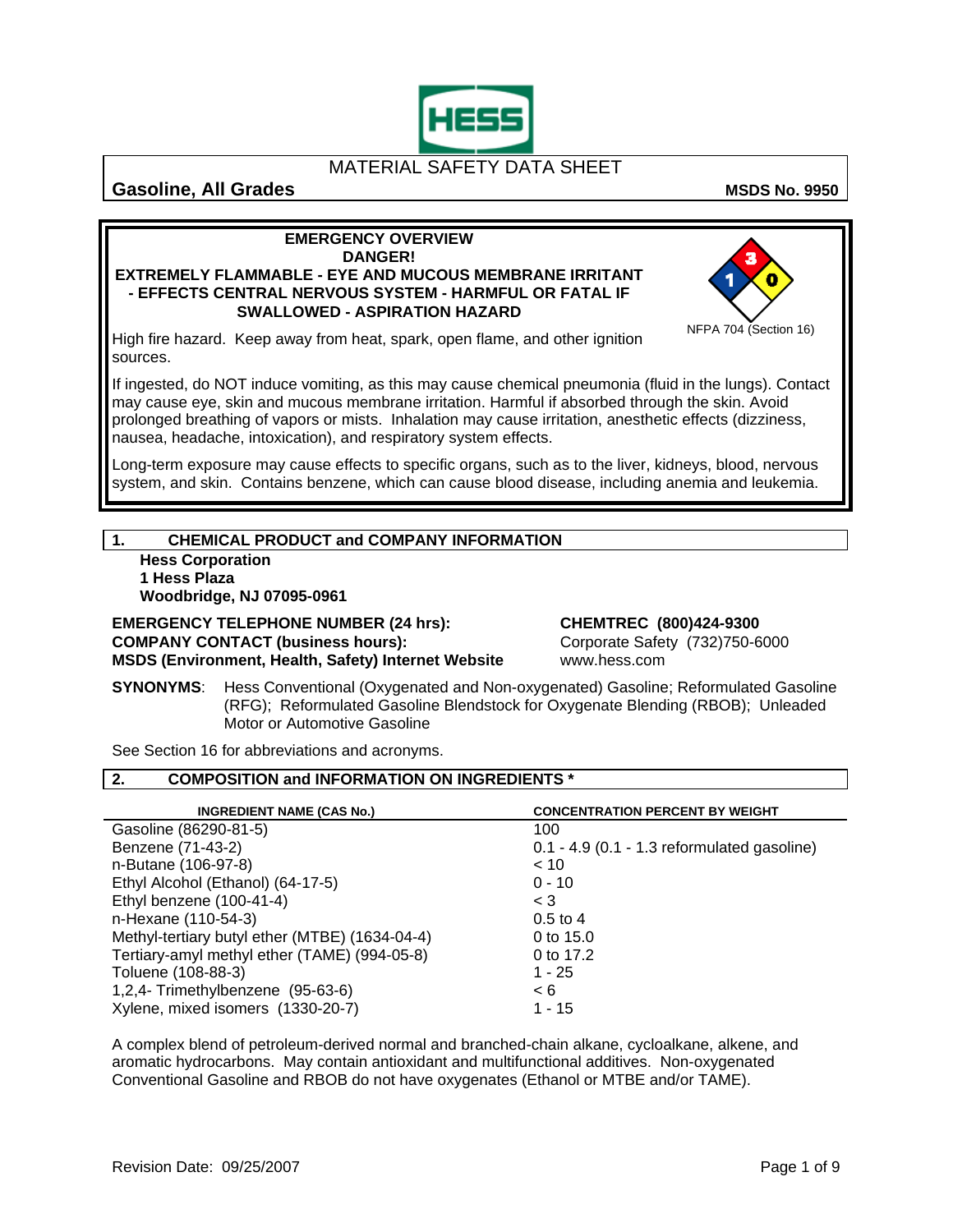

### **Gasoline, All Grades MSDS No. 9950**

Oxygenated Conventional and Reformulated Gasoline will have oxygenates for octane enhancement or as legally required.

#### **3. HAZARDS IDENTIFICATION**

#### **EYES**

Moderate irritant. Contact with liquid or vapor may cause irritation.

#### **SKIN**

Practically non-toxic if absorbed following acute (single) exposure. May cause skin irritation with prolonged or repeated contact. Liquid may be absorbed through the skin in toxic amounts if large areas of skin are exposed repeatedly.

#### **INGESTION**

The major health threat of ingestion occurs from the danger of aspiration (breathing) of liquid drops into the lungs, particularly from vomiting. Aspiration may result in chemical pneumonia (fluid in the lungs), severe lung damage, respiratory failure and even death.

Ingestion may cause gastrointestinal disturbances, including irritation, nausea, vomiting and diarrhea, and central nervous system (brain) effects similar to alcohol intoxication. In severe cases, tremors, convulsions, loss of consciousness, coma, respiratory arrest, and death may occur.

#### **INHALATION**

Excessive exposure may cause irritations to the nose, throat, lungs and respiratory tract. Central nervous system (brain) effects may include headache, dizziness, loss of balance and coordination, unconsciousness, coma, respiratory failure, and death.

**WARNING**: the burning of any hydrocarbon as a fuel in an area without adequate ventilation may result in hazardous levels of combustion products, including carbon monoxide, and inadequate oxygen levels, which may cause unconsciousness, suffocation, and death.

#### **CHRONIC EFFECTS and CARCINOGENICITY**

Contains benzene, a regulated human carcinogen. Benzene has the potential to cause anemia and other blood diseases, including leukemia, after repeated and prolonged exposure. Exposure to light hydrocarbons in the same boiling range as this product has been associated in animal studies with systemic toxicity. See also Section 11 - Toxicological Information.

#### **MEDICAL CONDITIONS AGGRAVATED BY EXPOSURE**

Irritation from skin exposure may aggravate existing open wounds, skin disorders, and dermatitis (rash). Chronic respiratory disease, liver or kidney dysfunction, or pre-existing central nervous system disorders may be aggravated by exposure.

#### **4. FIRST AID MEASURES**

#### **EYES**

In case of contact with eyes, immediately flush with clean, low-pressure water for at least 15 min. Hold eyelids open to ensure adequate flushing. Seek medical attention.

#### **SKIN**

Remove contaminated clothing. Wash contaminated areas thoroughly with soap and water or waterless hand cleanser. Obtain medical attention if irritation or redness develops.

#### **INGESTION**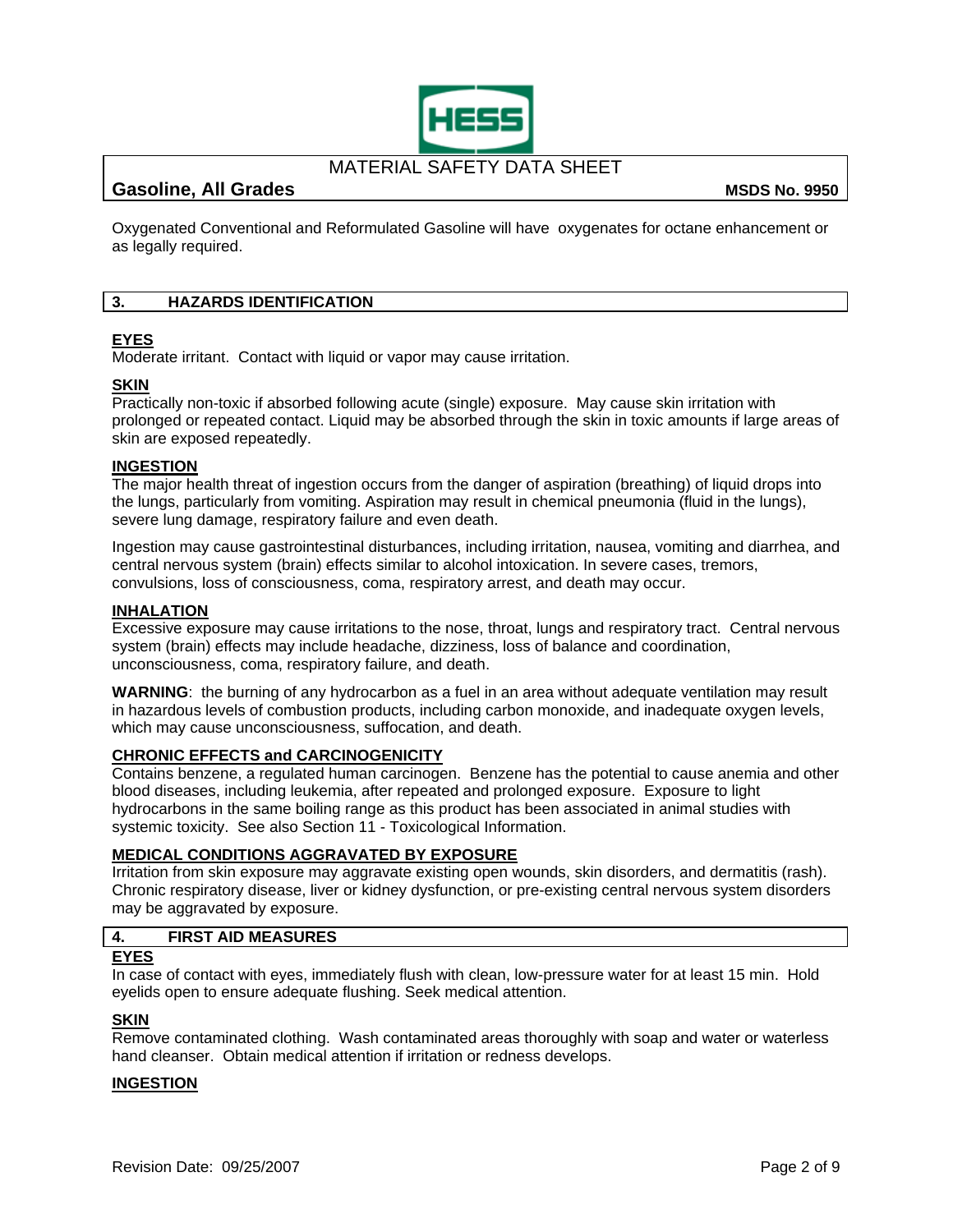

### **Gasoline, All Grades MSDS No. 9950**

DO NOT INDUCE VOMITING. Do not give liquids. Obtain immediate medical attention. If spontaneous vomiting occurs, lean victim forward to reduce the risk of aspiration. Small amounts of material which enter the mouth should be rinsed out until the taste is dissipated.

#### **INHALATION**

Remove person to fresh air. If person is not breathing, ensure an open airway and provide artificial respiration. If necessary, provide additional oxygen once breathing is restored if trained to do so. Seek medical attention immediately.

#### **5. FIRE FIGHTING MEASURES FLAMMABLE PROPERTIES:**

**FLASH POINT:** AUTOIGNITION TEMPERATURE: OSHA/NFPA FLAMMABILITY CLASS: 1A (flammable liquid) LOWER EXPLOSIVE LIMIT (%): 1.4% UPPER EXPLOSIVE LIMIT (%): 7.6%

 $F$  (-43 $^{\circ}$ C)  $F$  (>280 °C)

#### **FIRE AND EXPLOSION HAZARDS**

Vapors may be ignited rapidly when exposed to heat, spark, open flame or other source of ignition. Flowing product may be ignited by self-generated static electricity. When mixed with air and exposed to an ignition source, flammable vapors can burn in the open or explode in confined spaces. Being heavier than air, vapors may travel long distances to an ignition source and flash back. Runoff to sewer may cause fire or explosion hazard.

#### **EXTINGUISHING MEDIA**

SMALL FIRES: Any extinguisher suitable for Class B fires, dry chemical, CO2, water spray, fire fighting foam, or Halon.

LARGE FIRES: Water spray, fog or fire fighting foam. Water may be ineffective for fighting the fire, but may be used to cool fire-exposed containers.

During certain times of the year and/or in certain geographical locations, gasoline may contain MTBE and/or TAME. Firefighting foam suitable for polar solvents is recommended for fuel with greater than 10% oxygenate concentration - refer to NFPA 11 "Low Expansion Foam - 1994 Edition."

#### **FIRE FIGHTING INSTRUCTIONS**

Small fires in the incipient (beginning) stage may typically be extinguished using handheld portable fire extinguishers and other fire fighting equipment.

Firefighting activities that may result in potential exposure to high heat, smoke or toxic by-products of combustion should require NIOSH/MSHA- approved pressure-demand self-contained breathing apparatus with full facepiece and full protective clothing.

Isolate area around container involved in fire. Cool tanks, shells, and containers exposed to fire and excessive heat with water. For massive fires the use of unmanned hose holders or monitor nozzles may be advantageous to further minimize personnel exposure. Major fires may require withdrawal, allowing the tank to burn. Large storage tank fires typically require specially trained personnel and equipment to extinguish the fire, often including the need for properly applied fire fighting foam.

See Section 16 for the NFPA 704 Hazard Rating.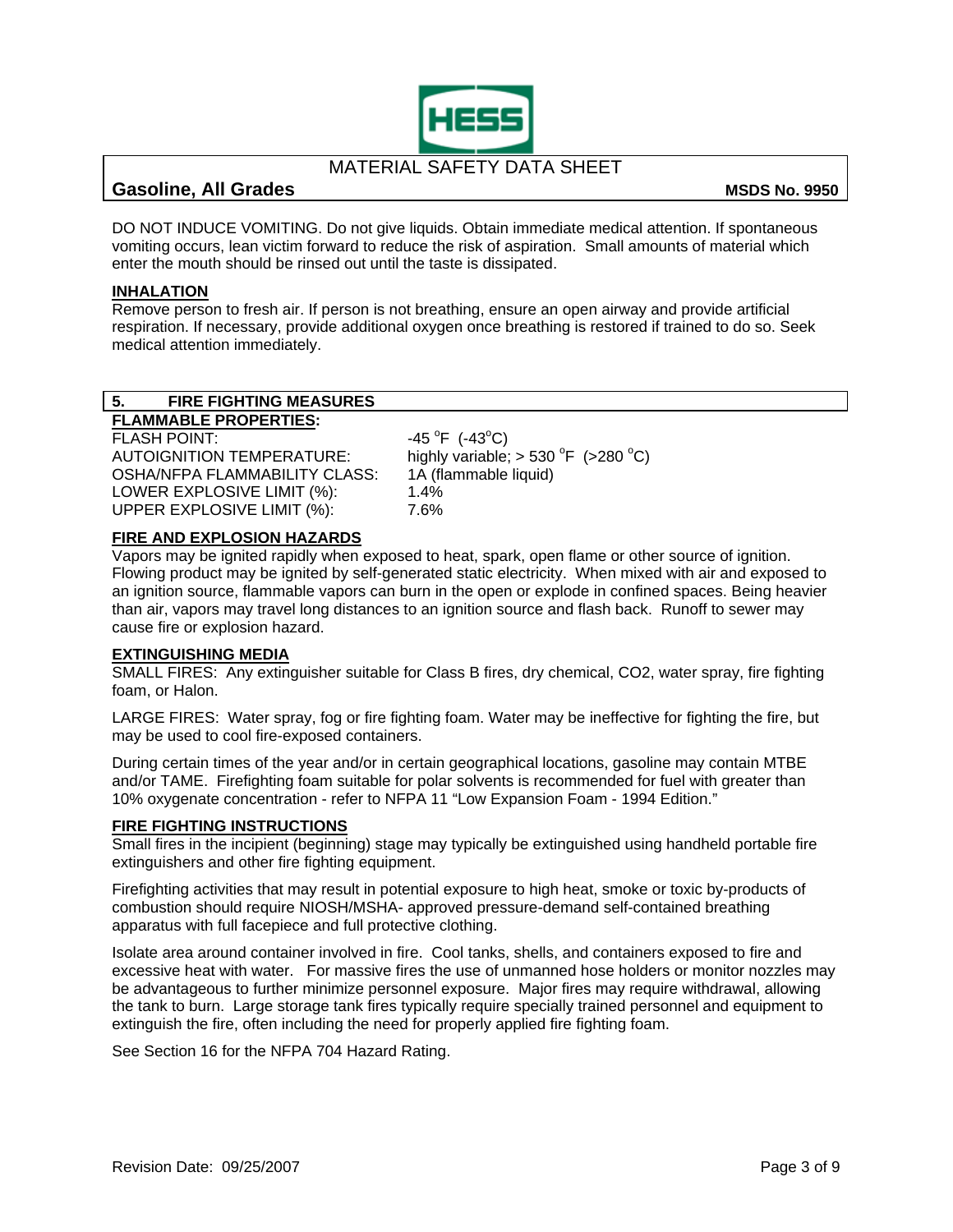

**Gasoline, All Grades** MSDS No. 9950

### **6. ACCIDENTAL RELEASE MEASURES**

ACTIVATE FACILITY SPILL CONTINGENCY or EMERGENCY PLAN.

Evacuate nonessential personnel and remove or secure all ignition sources. Consider wind direction; stay upwind and uphill, if possible. Evaluate the direction of product travel, diking, sewers, etc. to confirm spill areas. Spills may infiltrate subsurface soil and groundwater; professional assistance may be necessary to determine the extent of subsurface impact.

Carefully contain and stop the source of the spill, if safe to do so. Protect bodies of water by diking, absorbents, or absorbent boom, if possible. Do not flush down sewer or drainage systems, unless system is designed and permitted to handle such material. The use of fire fighting foam may be useful in certain situations to reduce vapors. The proper use of water spray may effectively disperse product vapors or the liquid itself, preventing contact with ignition sources or areas/equipment that require protection.

Take up with sand or other oil absorbing materials. Carefully shovel, scoop or sweep up into a waste container for reclamation or disposal - caution, flammable vapors may accumulate in closed containers. Response and clean-up crews must be properly trained and must utilize proper protective equipment (see Section 8).

#### **7. HANDLING and STORAGE HANDLING PRECAUTIONS**

\*\*\*\*\*\*USE ONLY AS A MOTOR FUEL\*\*\*\*\*\* \*\*\*\*\*\*DO NOT SIPHON BY MOUTH\*\*\*\*\*\*

Handle as a flammable liquid. Keep away from heat, sparks, and open flame! Electrical equipment should be approved for classified area. Bond and ground containers during product transfer to reduce the possibility of static-initiated fire or explosion.

Special slow load procedures for "switch loading" must be followed to avoid the static ignition hazard that can exist when higher flash point material (such as fuel oil) is loaded into tanks previously containing low flash point products (such as this product) - see API Publication 2003, "Protection Against Ignitions Arising Out Of Static, Lightning and Stray Currents.

#### **STORAGE PRECAUTIONS**

Keep away from flame, sparks, excessive temperatures and open flame. Use approved vented containers. Keep containers closed and clearly labeled. Empty product containers or vessels may contain explosive vapors. Do not pressurize, cut, heat, weld or expose such containers to sources of ignition.

Store in a well-ventilated area. This storage area should comply with NFPA 30 "Flammable and Combustible Liquid Code". Avoid storage near incompatible materials. The cleaning of tanks previously containing this product should follow API Recommended Practice (RP) 2013 "Cleaning Mobile Tanks In Flammable and Combustible Liquid Service" and API RP 2015 "Cleaning Petroleum Storage Tanks".

#### **WORK/HYGIENIC PRACTICES**

Emergency eye wash capability should be available in the near proximity to operations presenting a potential splash exposure. Use good personal hygiene practices. Avoid repeated and/or prolonged skin exposure. Wash hands before eating, drinking, smoking, or using toilet facilities. Do not use as a cleaning solvent on the skin. Do not use solvents or harsh abrasive skin cleaners for washing this product from exposed skin areas. Waterless hand cleaners are effective. Promptly remove contaminated clothing and launder before reuse. Use care when laundering to prevent the formation of flammable vapors which could ignite via washer or dryer. Consider the need to discard contaminated leather shoes and gloves.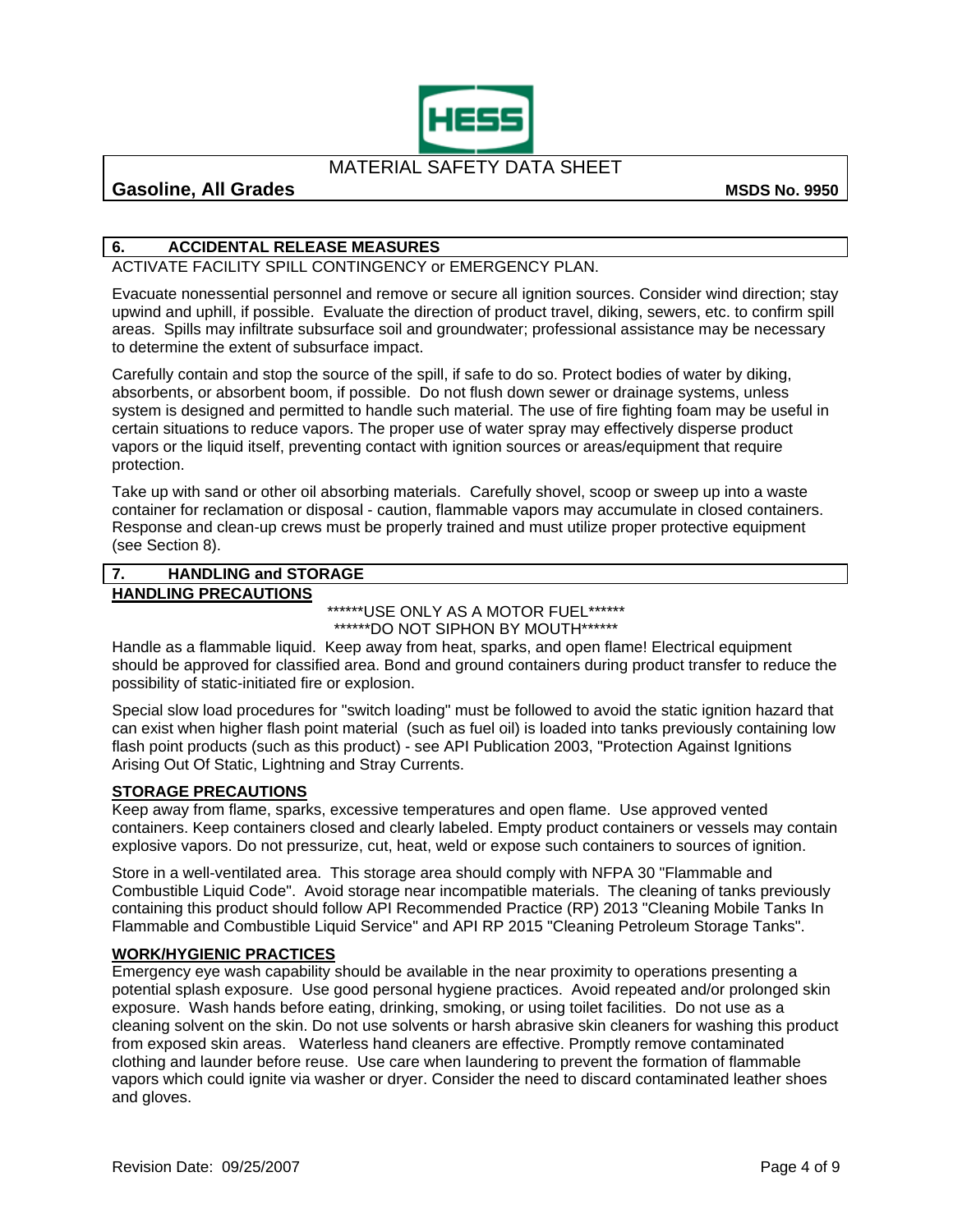

**Gasoline, All Grades** MSDS No. 9950

| 8.<br><b>EXPOSURE CONTROLS and PERSONAL PROTECTION</b> |               |              |                          |                                            |  |  |
|--------------------------------------------------------|---------------|--------------|--------------------------|--------------------------------------------|--|--|
| <b>EXPOSURE LIMITS</b>                                 |               |              |                          |                                            |  |  |
| <b>Component (CAS No.)</b>                             |               |              |                          | <b>Exposure Limits</b>                     |  |  |
|                                                        | <b>Source</b> | TWA<br>(ppm) | <b>STEL</b><br>(ppm)     | <b>Note</b>                                |  |  |
| Gasoline (86290-81-5)                                  | <b>ACGIH</b>  | 300          | 500                      | A <sub>3</sub>                             |  |  |
| Benzene (71-43-2)                                      | <b>OSHA</b>   |              | 5                        | Carcinogen                                 |  |  |
|                                                        | <b>ACGIH</b>  | 0.5          | 2.5                      | A1, skin                                   |  |  |
|                                                        | <b>USCG</b>   |              | 5                        |                                            |  |  |
| n-Butane (106-97-8)                                    | ACGIH         | 1000         | $\overline{\phantom{a}}$ | Aliphatic Hydrocarbon Gases Alkane (C1-C4) |  |  |
| Ethyl Alcohol (ethanol) (64-17-5)                      | <b>OSHA</b>   | 1000         | $\overline{\phantom{a}}$ |                                            |  |  |
|                                                        | <b>ACGIH</b>  | 1000         | $\overline{\phantom{a}}$ | A4                                         |  |  |
| Ethyl benzene $(100-41-4)$                             | <b>OSHA</b>   | 100          | $- -$                    |                                            |  |  |
|                                                        | <b>ACGIH</b>  | 100          | 125                      | A3                                         |  |  |
| n-Hexane (110-54-3)                                    | <b>OSHA</b>   | 500          | $\overline{\phantom{a}}$ |                                            |  |  |
|                                                        | <b>ACGIH</b>  | 50           |                          | Skin                                       |  |  |
| Methyl-tertiary butyl ether [MTBE] (1634-04-4)         | <b>ACGIH</b>  | 50           |                          | A <sub>3</sub>                             |  |  |
| Tertiary-amyl methyl ether [TAME] (994-05-8)           |               |              |                          | None established                           |  |  |
| Toluene (108-88-3)                                     | <b>OSHA</b>   | 200          |                          | Ceiling: 300 ppm; Peak: 500 ppm (10 min.)  |  |  |
|                                                        | <b>ACGIH</b>  | 20           |                          | A4                                         |  |  |
| $1,2,4$ - Trimethylbenzene $(95-63-6)$                 | <b>ACGIH</b>  | 25           | --                       |                                            |  |  |
| Xylene, mixed isomers (1330-20-7)                      | <b>OSHA</b>   | 100          | $\overline{\phantom{a}}$ |                                            |  |  |
|                                                        | <b>ACGIH</b>  | 100          | 150                      | A4                                         |  |  |

#### **ENGINEERING CONTROLS**

Use adequate ventilation to keep vapor concentrations of this product below occupational exposure and flammability limits, particularly in confined spaces.

#### **EYE/FACE PROTECTION**

Safety glasses or goggles are recommended where there is a possibility of splashing or spraying.

#### **SKIN PROTECTION**

Gloves constructed of nitrile or neoprene are recommended. Chemical protective clothing such as that made of of E.I. DuPont Tychem ®, products or equivalent is recommended based on degree of exposure.

Note: The resistance of specific material may vary from product to product as well as with degree of exposure. Consult manufacturer specifications for further information.

#### **RESPIRATORY PROTECTION**

A NIOSH-approved air-purifying respirator with organic vapor cartridges or canister may be permissible under certain circumstances where airborne concentrations are or may be expected to exceed exposure limits or for odor or irritation. Protection provided by air-purifying respirators is limited. Refer to OSHA 29 CFR 1910.134, NIOSH Respirator Decision Logic, and the manufacturer for additional guidance on respiratory protection selection and limitations.

Use a positive pressure, air-supplied respirator if there is a potential for uncontrolled release, exposure levels are not known, in oxygen-deficient atmospheres, or any other circumstance where an air-purifying respirator may not provide adequate protection.

### **9. PHYSICAL and CHEMICAL PROPERTIES**

### **APPEARANCE**

A translucent, straw-colored or light yellow liquid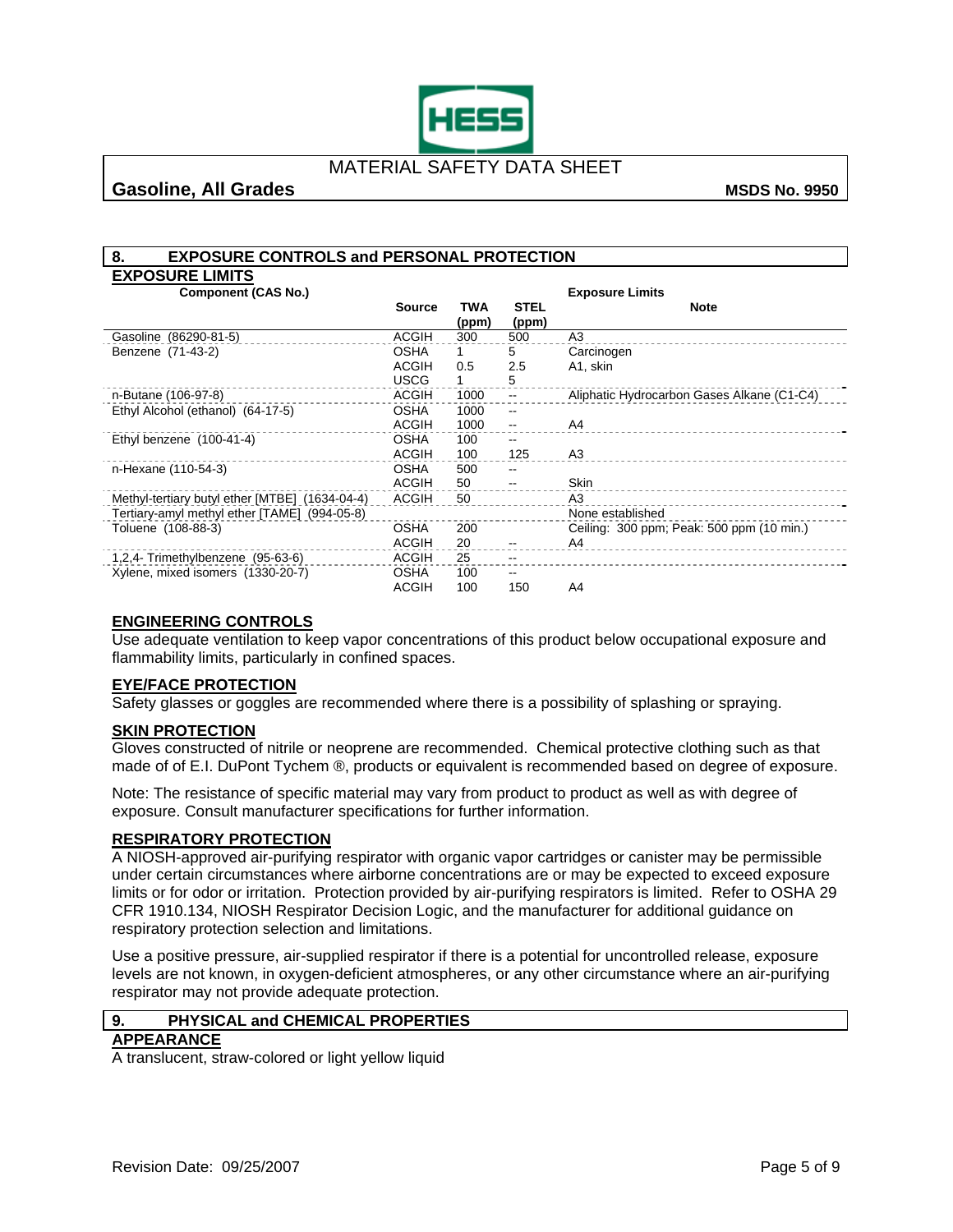

**Gasoline, All Grades MSDS No. 9950** 

#### **ODOR**

A strong, characteristic aromatic hydrocarbon odor. Oxygenated gasoline with MTBE and/or TAME may have a sweet, ether-like odor and is detectable at a lower concentration than non-oxygenated gasoline.

#### **ODOR THRESHOLD**

|                                  | Odor Detection  | <b>Odor Recognition</b> |  |
|----------------------------------|-----------------|-------------------------|--|
| Non-oxygenated gasoline:         | $0.5 - 0.6$ ppm | $0.8 - 1.1$ ppm         |  |
| Gasoline with 15% MTBE:          | $0.2 - 0.3$ ppm | $0.4 - 0.7$ ppm         |  |
| Gasoline with 15% TAME:          | $0.1$ ppm       | $0.2$ ppm               |  |
| <b>DACIC DUVCICAL DDADEDTIEC</b> |                 |                         |  |

# **BASIC PHYSICAL PROPERTIES**<br>BOILING RANGE: 85 to 437 <sup>o</sup>F

BOILING RANGE: VAPOR DENSITY (air = 1): AP 3 to 4<br>SPECIFIC GRAVITY (H<sub>2</sub>O = 1): 0.70 - 0.78 SPECIFIC GRAVITY  $(H_2O = 1)$ :<br>EVAPORATION RATE: PERCENT VOLATILES: 100 %

F  $(39 \text{ to } 200 \text{ °C})$ VAPOR PRESSURE:  $6.4 - 15 \text{ RVP} \ @ \ 100 \degree \text{F} \ (38 \degree \text{C}) \ (275-475 \text{ mm Hg} \ @ \ 68 \degree \text{F} \ (20 \degree \text{C})$ 10-11 (n-butyl acetate  $= 1$ ) SOLUBILITY (H<sub>2</sub>O): Non-oxygenated gasoline - negligible (<  $0.1\%$  @  $77$  °F). Gasoline with 15% MTBE - slight (0.1 - 3%  $@$  77  ${}^{\circ}$ F); ethanol is readily soluble in water

#### **10. STABILITY and REACTIVITY** )

**STABILITY:** Stable. Hazardous polymerization will not occur.

#### **CONDITIONS TO AVOID**

Avoid high temperatures, open flames, sparks, welding, smoking and other ignition sources

#### **INCOMPATIBLE MATERIALS**

Keep away from strong oxidizers.

#### **HAZARDOUS DECOMPOSITION PRODUCTS**

Carbon monoxide, carbon dioxide and non-combusted hydrocarbons (smoke). Contact with nitric and sulfuric acids will form nitrocresols that can decompose violently.

#### **11. TOXICOLOGICAL PROPERTIES**

#### **ACUTE TOXICITY**

 $\overline{\text{Acute Dermal LD50}}$  (rabbits):  $> 5 \text{ ml/kg}$  Acute Oral LD50 (rat): 18.75 ml/kg Primary dermal irritation (rabbits): slightly irritating Draize eye irritation (rabbits): non-irritating Guinea pig sensitization: negative

## **CHRONIC EFFECTS AND CARCINOGENICITY**

Carcinogenicity: OSHA: NO IARC: YES - 2B NTP: NO ACGIH: YES (A3)

IARC has determined that gasoline and gasoline exhaust are possibly carcinogenic in humans. Inhalation exposure to completely vaporized unleaded gasoline caused kidney cancers in male rats and liver tumors in female mice. The U.S. EPA has determined that the male kidney tumors are species-specific and are irrelevant for human health risk assessment. The significance of the tumors seen in female mice is not known. Exposure to light hydrocarbons in the same boiling range as this product has been associated in animal studies with effects to the central and peripheral nervous systems, liver, and kidneys. The significance of these animal models to predict similar human response to gasoline is uncertain.

This product contains benzene. Human health studies indicate that prolonged and/or repeated overexposure to benzene may cause damage to the blood-forming system (particularly bone marrow), and serious blood disorders such as aplastic anemia and leukemia. Benzene is listed as a human carcinogen by the NTP, IARC, OSHA and ACGIH.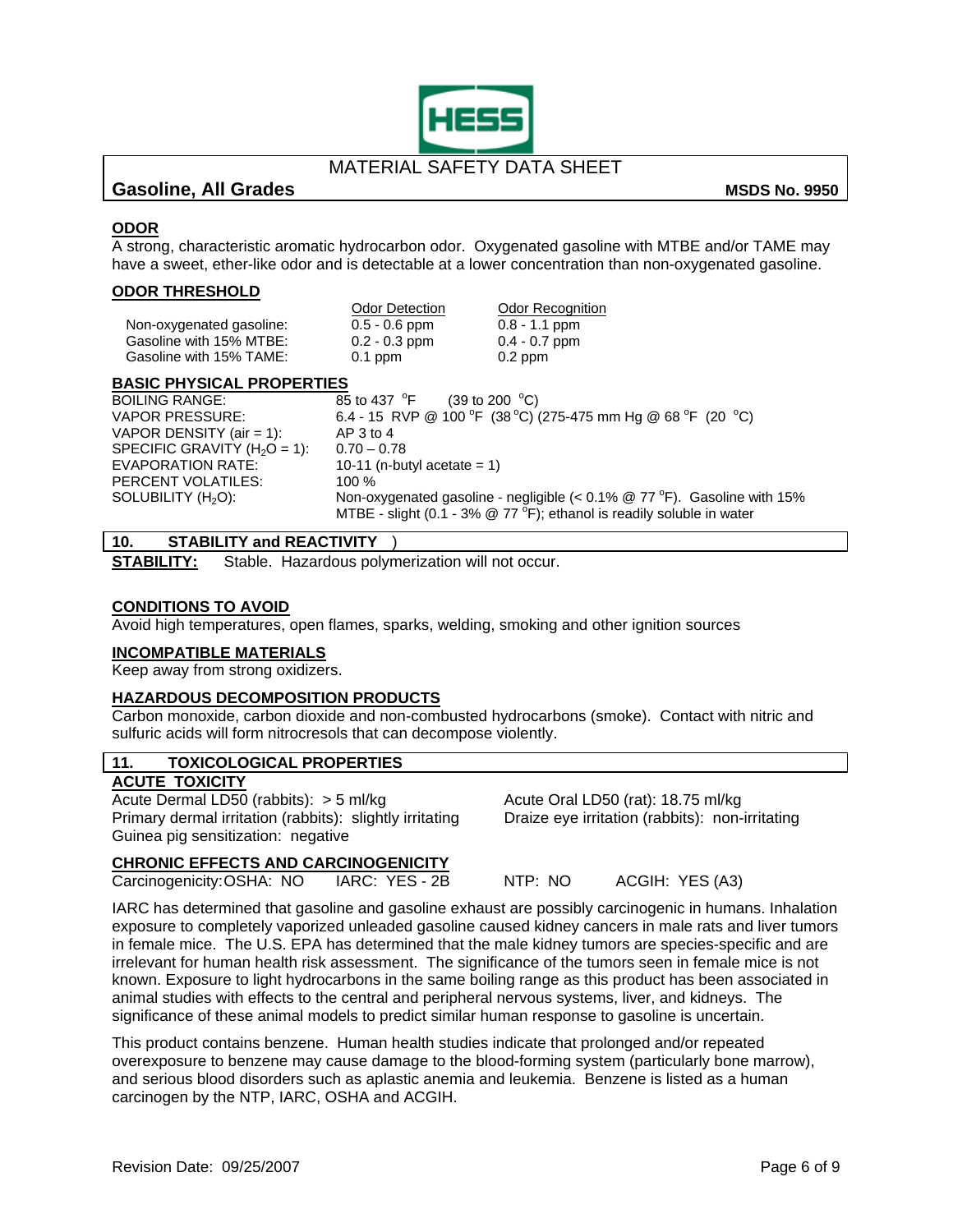

### **Gasoline, All Grades MSDS No. 9950**

This product may contain methyl tertiary butyl ether (MTBE ): animal and human health effects studies indicate that MTBE may cause eye, skin, and respiratory tract irritation, central nervous system depression and neurotoxicity. MTBE is classified as an animal carcinogen (A3) by the ACGIH.

#### **12. ECOLOGICAL INFORMATION**

Keep out of sewers, drainage areas and waterways. Report spills and releases, as applicable, under Federal and State regulations. If released, oxygenates such as ethers and alcohols will be expected to exhibit fairly high mobility in soil, and therefore may leach into groundwater. The API (www.api.org) provides a number of useful references addressing petroleum and oxygenate contamination of groundwater.

#### **13. DISPOSAL CONSIDERATIONS**

Consult federal, state and local waste regulations to determine appropriate disposal options.

#### **14. TRANSPORTATION INFORMATION**

DOT PROPER SHIPPING NAME: Gasoline DOT HAZARD CLASS and PACKING GROUP: 3, PG II DOT IDENTIFICATION NUMBER: UN 1203 DOT SHIPPING LABEL: FLAMMABLE LIQUID



### **15. REGULATORY INFORMATION**

### **U.S. FEDERAL, STATE, and LOCAL REGULATORY INFORMATION**

This product and its constituents listed herein are on the EPA TSCA Inventory. Any spill or uncontrolled release of this product, including any substantial threat of release, may be subject to federal, state and/or local reporting requirements. This product and/or its constituents may also be subject to other federal, state, or local regulations; consult those regulations applicable to your facility/operation.

#### **CLEAN WATER ACT (OIL SPILLS)**

Any spill or release of this product to "navigable waters" (essentially any surface water, including certain wetlands) or adjoining shorelines sufficient to cause a visible sheen or deposit of a sludge or emulsion must be reported immediately to the National Response Center (1-800-424-8802) as required by U.S. Federal Law. Also contact appropriate state and local regulatory agencies as required.

#### **CERCLA SECTION 103 and SARA SECTION 304 (RELEASE TO THE ENVIRONMENT)**

The CERCLA definition of hazardous substances contains a "petroleum exclusion" clause which exempts crude oil, refined, and unrefined petroleum products and any indigenous components of such. However, other federal reporting requirements (e.g., SARA Section 304 as well as the Clean Water Act if the spill occurs on navigable waters) may still apply.

#### **SARA SECTION 311/312 - HAZARD CLASSES**

| <b>ACUTE HEALTH</b> | <b>CHRONIC HEALTH</b> | <b>FIRE</b> | <b>SUDDEN RELEASE OF PRESSURE</b> | <b>REACTIVE</b> |
|---------------------|-----------------------|-------------|-----------------------------------|-----------------|
|                     |                       |             | --                                | --              |

### **SARA SECTION 313 - SUPPLIER NOTIFICATION**

This product contains the following toxic chemicals subject to the reporting requirements of section 313 of the Emergency Planning and Community Right-To-Know Act (EPCRA) of 1986 and of 40 CFR 372:

| INGREDIENT NAME (CAS NUMBER) | <b>CONCENTRATION WT. PERCENT</b>                  |
|------------------------------|---------------------------------------------------|
| <b>Benzene</b> (71-43-2)     | 0.1 to 4.9 (0.1 to 1.3 for reformulated gasoline) |
| Ethyl benzene $(100-41-4)$   |                                                   |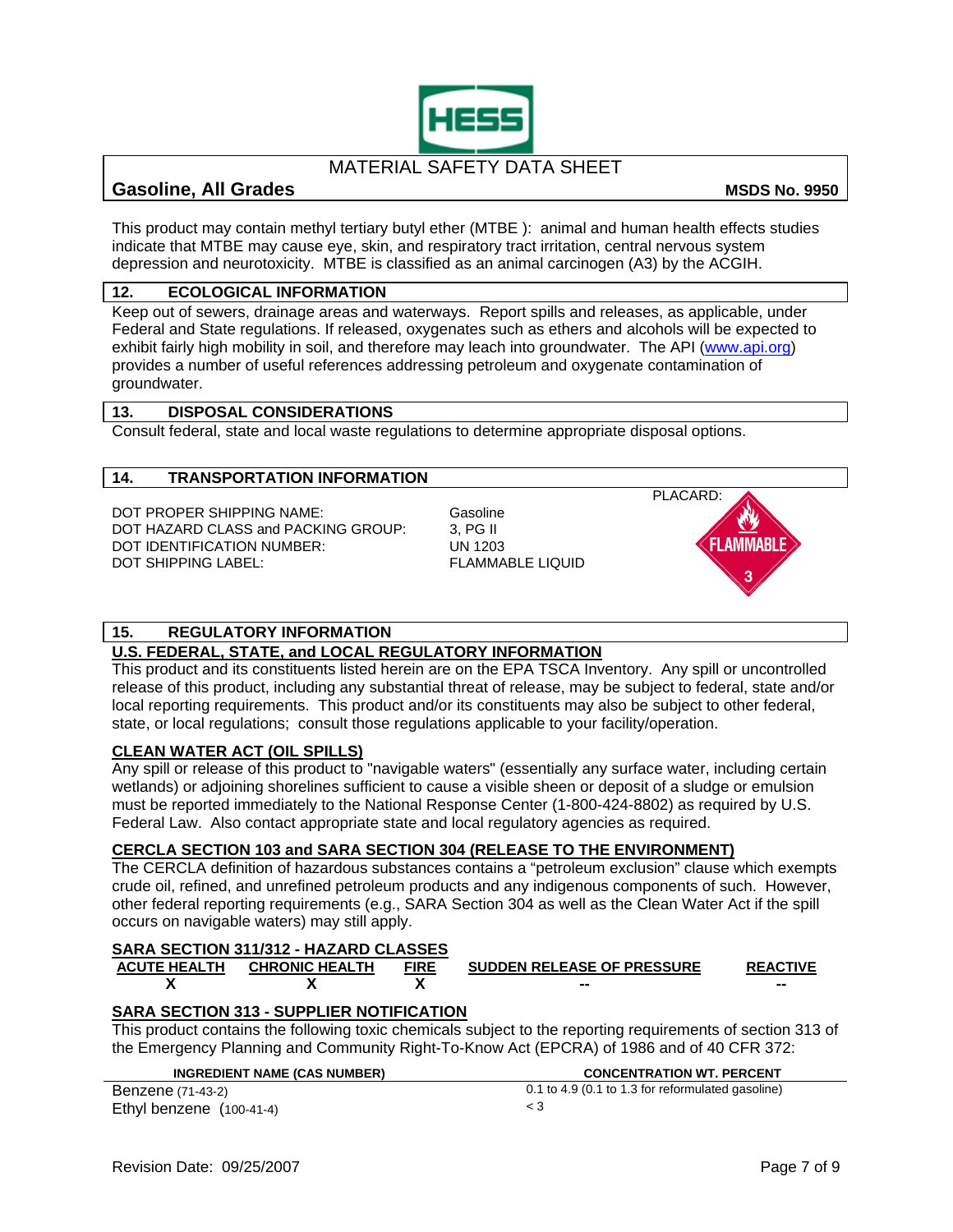

| <b>Gasoline, All Grades</b>                    |            | <b>MSDS No. 9950</b> |
|------------------------------------------------|------------|----------------------|
|                                                |            |                      |
| n-Hexane (110-54-3)                            | $0.5$ to 4 |                      |
| Methyl-tertiary butyl ether (MTBE) (1634-04-4) | 0 to 15.0  |                      |
| Toluene (108-88-3)                             | 1 to 15    |                      |
| 1,2,4- Trimethylbenzene (95-63-6)              | < 6        |                      |
| Xylene, mixed isomers (1330-20-7)              | 1 to 15    |                      |

US EPA guidance documents (www.epa.gov/tri) for reporting Persistent Bioaccumulating Toxics (PBTs) indicate this product may contain the following deminimis levels of toxic chemicals subject to Section 313 reporting:

| <b>INGREDIENT NAME (CAS NUMBER)</b>  | <b>CONCENTRATION - Parts per million (ppm) by weight</b> |
|--------------------------------------|----------------------------------------------------------|
| Polycyclic aromatic compounds (PACs) |                                                          |
| Benzo (g,h,i) perylene (191-24-2)    | 2.55                                                     |
| Lead (7439-92-1)                     | 0.079                                                    |
|                                      |                                                          |

#### **CALIFORNIA PROPOSITION 65 LIST OF CHEMICALS**

This product contains the following chemicals that are included on the Proposition 65 "List of Chemicals" required by the California Safe Drinking Water and Toxic Enforcement Act of 1986:

| <b>INGREDIENT NAME (CAS NUMBER)</b> | <b>Date Listed</b> |
|-------------------------------------|--------------------|
| Benzene                             | 2/27/1987          |
| Ethyl benzene                       | 6/11/2004          |
| Toluene                             | 1/1/1991           |

#### **CANADIAN REGULATORY INFORMATION (WHMIS)**

Class B, Division 2 (Flammable Liquid) Class D, Division 2A (Very toxic by other means) and Class D, Division 2B (Toxic by other means)

#### **16. OTHER INFORMATION**

| <b>NFPA® HAZARD RATING</b> | <b>HEALTH:</b><br>FIRE:<br><b>REACTIVITY:</b> | 3          | Slight<br>Serious<br>Minimal              |
|----------------------------|-----------------------------------------------|------------|-------------------------------------------|
| <b>HMIS® HAZARD RATING</b> | <b>HEALTH:</b><br>FIRE:<br>PHYSICAL:          | $1^*$<br>3 | Slight<br>Serious<br>Minimal<br>* CHRONIC |

#### **SUPERSEDES MSDS DATED: 07/01/06**

#### **ABBREVIATIONS:**

| $AP =$ Approximately   | $\leq$ = Less than | $\epsilon$ = Greater than                      |
|------------------------|--------------------|------------------------------------------------|
| $N/A = Not Applicable$ |                    | $N/D = Not Determined$ ppm = parts per million |

#### **ACRONYMS:**

| AVIVULITUS.         |                                                                                  |             |                                                                                    |
|---------------------|----------------------------------------------------------------------------------|-------------|------------------------------------------------------------------------------------|
| <b>ACGIH</b>        | American Conference of Governmental<br>Industrial Hygienists                     |             | <b>CERCLA Comprehensive Emergency Response,</b><br>Compensation, and Liability Act |
| <b>AIHA</b><br>ANSI | American Industrial Hygiene Association<br>American National Standards Institute | DOT.        | U.S. Department of Transportation<br>[General Info: (800)467-4922]                 |
|                     | (212)642-4900                                                                    | EPA         | U.S. Environmental Protection Agency                                               |
| <b>API</b>          | American Petroleum Institute<br>(202) 682-8000                                   | <b>HMIS</b> | Hazardous Materials Information System                                             |